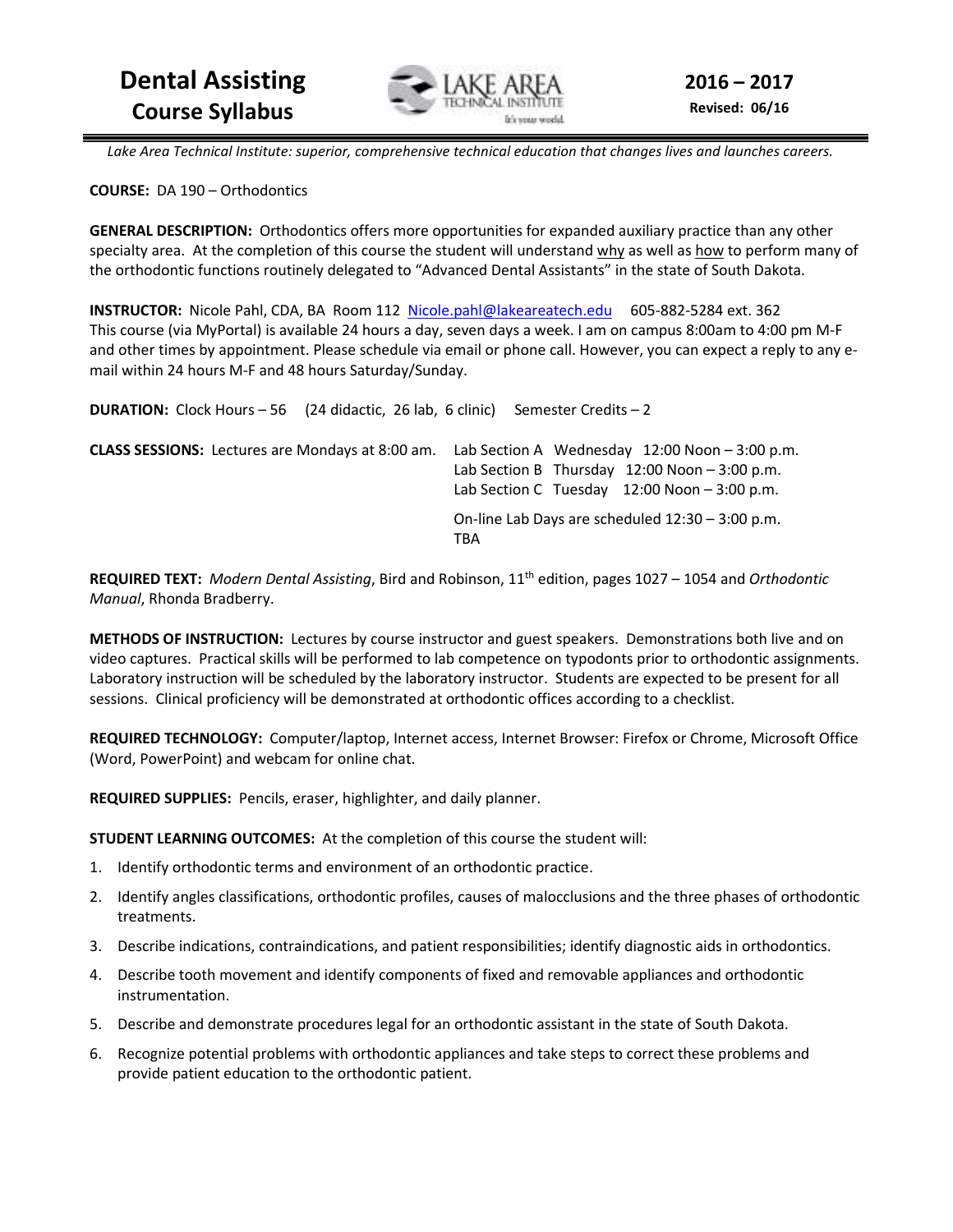#### **DA 190 – Orthodontics – Page 2**

| UNITS OF INSTRUCTION/TOPICS INCLUDED |                                                                                                                                                                                                                                                                                       | <b>Didactic</b><br><b>Hours</b> | Lab<br><b>Hours</b> | <b>Clinic</b><br><b>Hours</b> |
|--------------------------------------|---------------------------------------------------------------------------------------------------------------------------------------------------------------------------------------------------------------------------------------------------------------------------------------|---------------------------------|---------------------|-------------------------------|
| 1901                                 | Define orthodontics.                                                                                                                                                                                                                                                                  | $\overline{4}$                  |                     |                               |
|                                      | a. Identify types of occlusion and malocclusion according to Edward<br>Angle's classification and identify dental discrepancies on models.                                                                                                                                            |                                 | $\overline{2}$      |                               |
| 1902                                 | Assemble orthodontic records and treatment planning.                                                                                                                                                                                                                                  | 4                               |                     |                               |
|                                      | a. Take intraoral and extraoral photographs and identify lateral<br>profiles, type of occlusion, and dental discrepancies.                                                                                                                                                            |                                 | 2                   |                               |
|                                      | b. Trace a cephalometric radiograph according to the given guidelines.                                                                                                                                                                                                                | $\overline{2}$                  | $\overline{2}$      |                               |
| 1903                                 | Place and remove fixed orthodontic appliances.                                                                                                                                                                                                                                        | 7                               |                     |                               |
|                                      | a. Direct bond brackets on full upper and lower arches on plaster<br>models.                                                                                                                                                                                                          |                                 | 2                   |                               |
|                                      | b. Place and remove elastic and spring separators.                                                                                                                                                                                                                                    |                                 | $\overline{2}$      |                               |
|                                      | c. Preselect, fit and cement upper and lower molar bands on typodont.                                                                                                                                                                                                                 |                                 | $\mathbf{1}$        |                               |
|                                      | d. Remove excess cement with a scaler.                                                                                                                                                                                                                                                |                                 | $\mathbf{1}$        |                               |
| 1904                                 | Orthodontic adjustment appointments.<br>a. Place and ligate arch wires on typodonts according to instructions.<br>• Place and remove elastic ligatures.<br>• Place and remove wire ligatures.<br>• Place and remove elastics and C chains.<br>• Cut distal ends.<br>• Place elastics. | 2                               | 8                   |                               |
|                                      | b. Remove ligature ties and arch wire on 10 typodonts.                                                                                                                                                                                                                                |                                 | $\overline{2}$      |                               |
| 1905                                 | Identify and fabricate removable appliances.                                                                                                                                                                                                                                          |                                 | 4                   |                               |
| 1906                                 | Remove residual bonding agent with rotary instruments on six (6)<br>green teeth.                                                                                                                                                                                                      | 2                               | $\mathbf{1}$        |                               |
| 1907                                 | Assisting in an orthodontics practice.                                                                                                                                                                                                                                                |                                 |                     | 6                             |

**ATTENDANCE:** Consistent with department policy, a student may miss four hours of any one class during the semester. Upon missing the fifth hour, a drop slip will be filled out and submitted to the registrar. Within three days of being dropped, the student may appeal by filling out an appeal form with the registrar. The registrar will then set up a meeting with the student and the instructor. The appeal will be considered and a decision reached on an individual basis. Absences can seriously affect grades. *Students are responsible for all information missed while absent from class.* This includes any changes to the schedule that might occur. When a student is 10 minutes late for class, it is an automatic absence.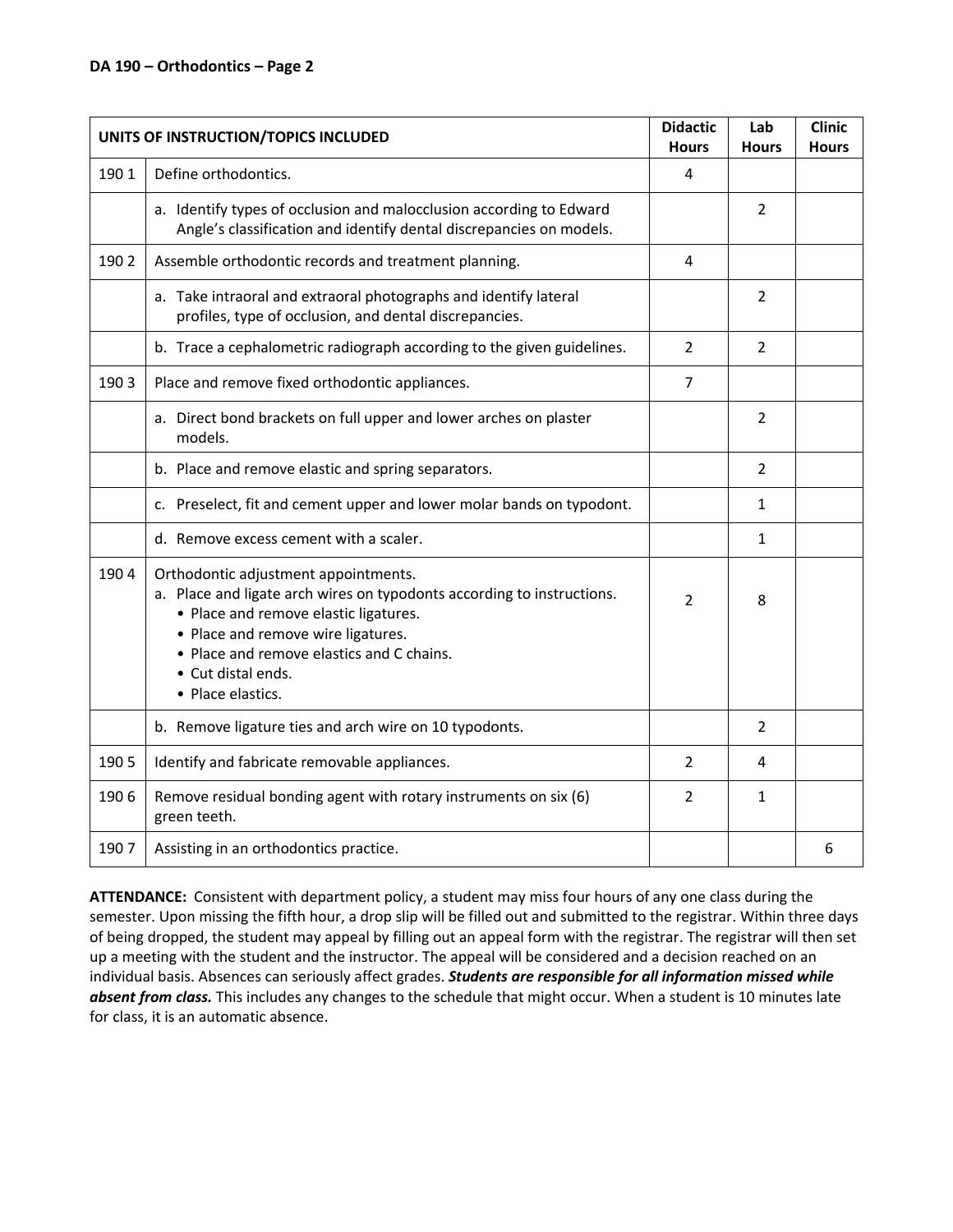**EVALUATION CRITERIA AND FINAL GRADE CALCULATION:** Each performance outcome will be evaluated according to a check list. Quizzes and a final exam will be given. The final grade will be computed by adding total points and dividing by total points possible. The student must achieve a minimum 80% cumulative average at the end of the semester.

| Intro to Ortho Assignment Sheet 10        |
|-------------------------------------------|
|                                           |
| Orthodontic records lab quiz  10          |
|                                           |
|                                           |
| Identifying removable appliances quiz  7  |
| Trimming/ Polishing appliances  14        |
| Fabricating a mouthguard 10               |
| Placing Separators practical  20          |
| Placement of Brackets quiz 8              |
| Pre-selection and placement quiz  8       |
| Pre-selection and placement practical  24 |
| Removing excess cement practical  12      |
| Placement and Ligation of archwires 32    |
|                                           |
|                                           |
|                                           |
|                                           |
| Total Points = 375                        |
|                                           |

**GRADING SCALE:**  $94\% - 100\% = A$  87% -  $93\% = B$  86% - 80% = C 79% or below = Failing

**GRADING POLICIES:** Tests not taken on the scheduled test day will be assessed a 10% late penalty unless other arrangements have been made *prior* to test day. If you are absent the day of a test, the late penalty will be assessed and that test must be taken within **2 days** or a score of zero will be awarded. *Note: This test may NOT be the same test given in class.* 

To obtain full credit for a missed test, the following conditions must be met:

- 1. You contact the course instructor prior to the beginning of class. *AND*
- 2. You have a legitimate excuse that you can document. Examples: serious illness (requires a doctor's note), funeral (accompanied by the memorial pamphlet from the funeral), automobile accident (documentation necessary), severe weather, and program-related activity (requires documentation).

Points are awarded for assignments completed. Assignments/tests are due on the date specified unless an extenuating circumstance has been approved by the instructor. Late assignments will not be accepted unless due to extenuating circumstances and will be penalized by 10%.

# **ADDITIONAL COURSE INFORMATION:**

*for online and on-campus students* 

1. It is expected that students will spend 2 hours per credit hour outside of class time for each course. For example, for a 3 credit course you can expect to spend 3 hours working with the concepts presented (for on-campus students this would be the time you attend class) plus 6 additional hours per week (2 hours x 3 credits) completing assigned homework and projects as well as studying for tests.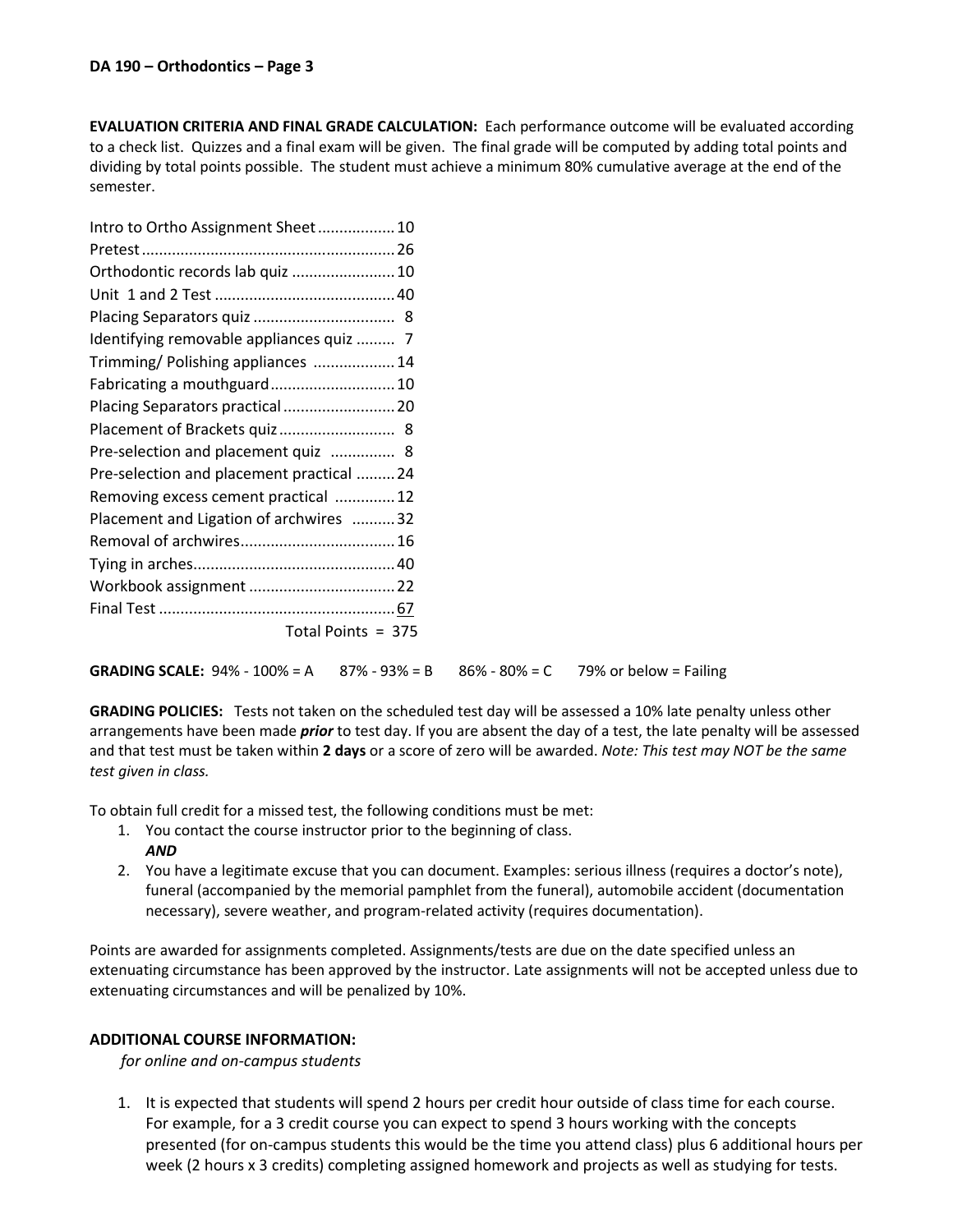# **DA 190 – Orthodontics – Page 4**

- 2. Laptops are LATI property during class and will be used for academic purposes only. Social networking is distracting to those around you. Please be courteous during classroom instructional time (lecture and other class activities).
- 3. Cellphones and other mobile devices (iPods) are to be turned off and put away unless being used for classroom activities (as specified by your instructor). Any texting during class will not be allowed. Please inform the instructor if there is an emergency call expected. No cell phones should be on or visible during exams.
- 4. The instructor has the right to alter the syllabus and assignments during the course. Any changes will be announced.
- 5. Personal responsibility is expected of all students. You are responsible for knowing the material as well as meeting all due dates. It is suggested that each student develop a method for keeping track of due dates.
- 6. Professional behavior is expected in class and on-campus at all times. Professionalism in the classroom and in the workplace are vital to your success. Unprofessional behavior including, but not limited to, swearing, cheating, making rude comments or gestures, showing disrespect, and talking during instructional time will not be tolerated.
- 7. Excellent communication is a vital tool to success in the classroom and workplace. This communication includes in-person and email as well as any other methods utilized by your instructor. The course (via My Portal) is available 24 hours a day, seven days a week. Your instructor is available 8:00 am to 4:00 pm M-F and by appointment. However, you can expect a reply to any e-mail within 24 hours M-F and 48 hours Saturday/Sunday. *It is expected that you will check your LATI email at least 5 days a week* to ensure you are receiving up to date information. As your instructor, I am here to assist you. If I do not know you have questions or are struggling, I am not able to help. Please feel free to call, stop by my office, or send an email if you have any questions or need assistance.

# *Communication guidelines for email:*

- When emailing, always use LATI's email system for communicating with your instructor.
- Include a subject line to let me know what the message is about.
- Please include a salutation (Hi) and a closing (thank you, sincerely,)
- Clearly describe your question or information you would like to share.
- Use complete sentences including capital letters and punctuation. Email (in an academic and workplace setting) should follow a professional format; it is not the same as texting or sending a quick reply to a close friend.

# *Professional Online Etiquette:*

- **Be aware of how you communicate via e-mail or in the forum so your message is not misinterpreted.** Communication between humans is approximately 90 percent body language, 8 percent tone of voice, and 2 percent spoken words. With e-mail, 98 percent of the communication's context is no longer in play.
- **Avoid language that may come across as strong or offensive.** Language can be easily misinterpreted in written communication. Humor and sarcasm may easily be misinterpreted in online platforms, so try to be as matter-of-fact and professional as possible. No inappropriate, offensive, or profane language.
- **Review, review, then send.** There's no taking back a comment that has already been sent, so it is important to double-check all writing to make sure that it clearly conveys the exact intended message.
- **An online classroom is still a classroom.** Though the courses may be online, appropriate classroom behavior is still mandatory. Respect for fellow classmates and the instructors is as important as ever.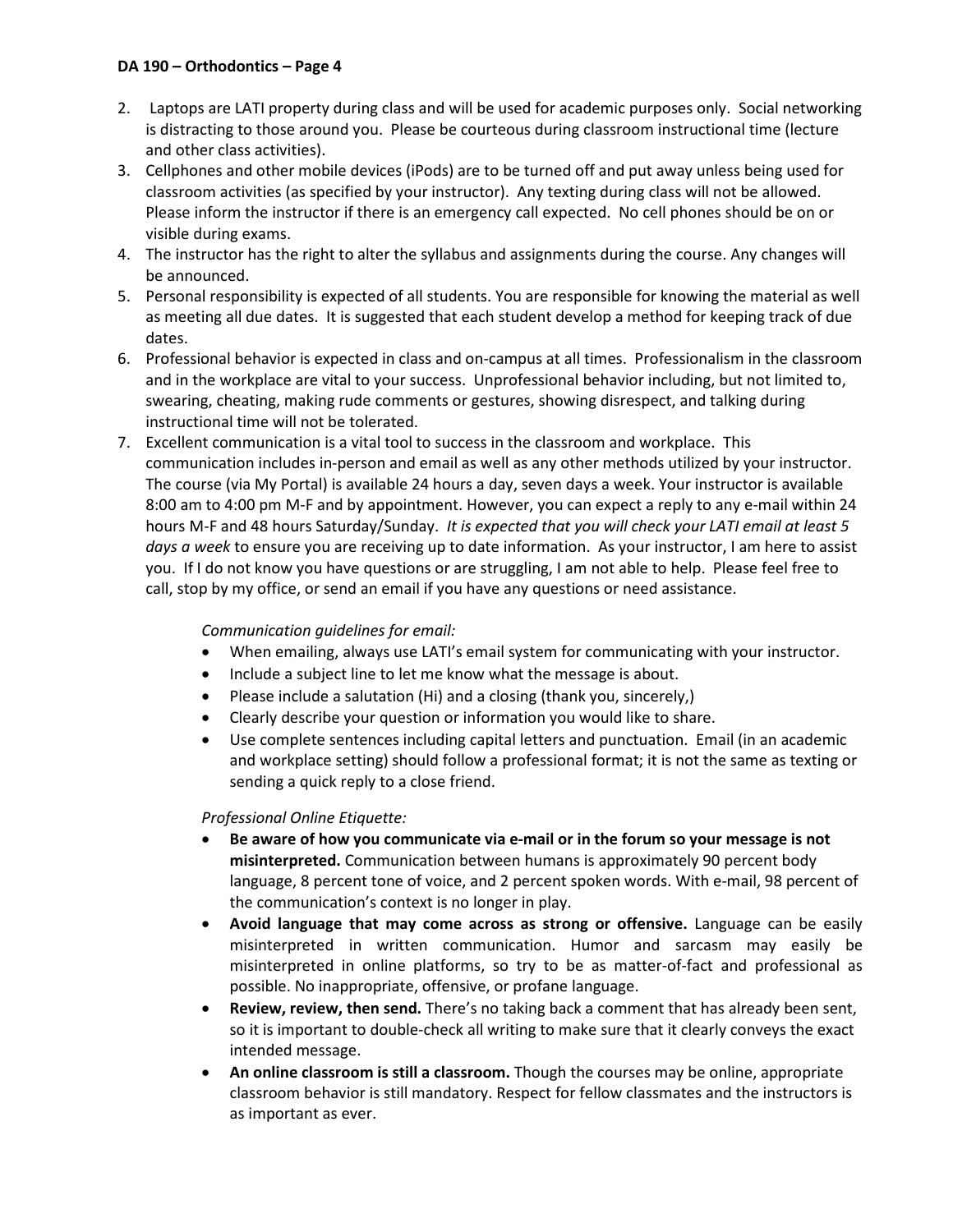- **Proofread posts and messages.** Make sure you are communicating your points as clearly as possible in the forums and other communications. The accurate grammar and spelling of a message is vital. If your audience cannot decode misspelled words or poorly constructed sentences, you are not communicating. It is a good practice to compose, review, and check your comments in Word before posting them.
- **8.** Without my permission, you do not have the authority to record any of my class, its class members, or any content expressed here.

**ACADEMIC HONESTY STUDENTS' RESPONSIBILITIES:** Students are responsible for their own behaviors and are expected to maintain stated standards of academic honesty. Students share the responsibility with the faculty for maintaining an environment that supports academic honesty and discourages plagiarism or cheating.

**FACULTY AND ADMINISTRATOR RESPONSIBILITIES:** Faculty are responsible for creating a classroom and testing environment that discourages cheating, confronts suspected violators and insures fair treatment of all students. Administrators also share the responsibility for developing an environment that discourages academic dishonesty.

# **If a student is participating in academic dishonesty and is caught, he/she may be dismissed from the course.**

**ACADEMIC DISHONESTY:** The following activities are considered to be academically dishonest:

- Failing to report observed instances of academic dishonesty.
- Plagiarism, defined as representing as one's own, the ideas, writings, or other intellectual properties of others, including other students; any material taken verbatim from the work of others must be placed in quotation marks and a reference cited. Paraphrased content must have appropriate attribution.
- Collaboration on assignments unless it is clearly permitted per the syllabus/instructor.
- Falsifying academic records.
- Bribing faculty to improve academic scores or grades.
- Acquiring an exam during the preparation, duplication, storage, or prior to testing date.
- Removing or acquiring secured exams after administration.
- Copying answers from another student's examination.
- Taking a crib sheet or other form of prepared answers/notes into an examination when not permitted by the instructor.
- Leaving the examination and returning without permission.
- Taking an examination for someone else, preparing and submitting an assignment for someone else, or sign-in for class for someone else.
- Receiving, retaining, and/or using materials obtained in a manner that is defined as academically dishonest.
- Using signals or otherwise communicating (e.g. text messaging) during an examination to share answers with or from another student.
- Continuing to answer test items beyond the prescribed exam time limit.
- Falsifying reasons for excused absences from examinations.
- Taking examinations at times other than the one to which you have been assigned in order to obtain more preparation time.

**RECORDING STATEMENT:** Without permission, students do not have the authority to record any of the dental assisting classes, its class members, or any expressed content.

**INSTRUCTOR RIGHTS STATEMENT:** The instructor has the right to change any and all material on this syllabus at any time.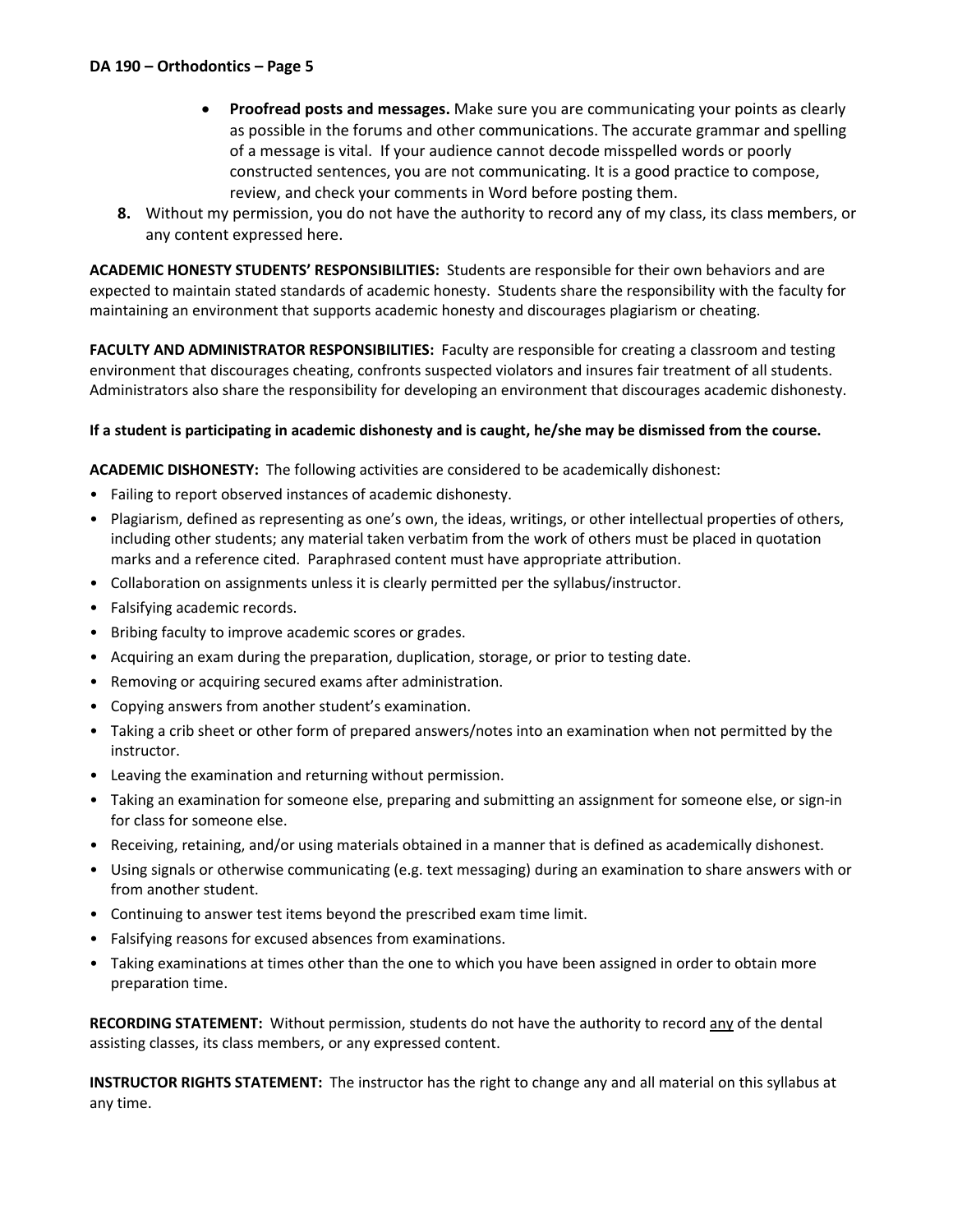# **DA 190 – Orthodontics – Page 6**

**ADA STATEMENT:** Watertown School District 14-4 provides equal opportunity in its employment regulations, educational, and activity programs. It is the policy of the District not to discriminate on the basis of sex, race, color, national origin, creed, religion, marital or veteran status, status in regard to public assistance, age, or disability.

Students are entitled to 'reasonable accommodations' under provisions of the Americans with Disabilities Act. Those in need of such accommodations should notify the instructor and make appropriate arrangements with the Office of Disability Services, Educational Services/Library.

Inquiries regarding implementation and compliance of the Americans with Disabilities Act may contact Sandie Jungers, Special Needs Coordinator, Watertown School District 14-4, P.O. Box 730, Watertown, SD 57201-0730, 605- 882-6312. Persons with inquiries regarding implementation and compliance regarding Title IX or Section 504 may contact the Watertown School District Superintendent's Office, P.O. Box 730, Watertown, SD 57201-0730, 605-882- 6312.

Additional inquiries may be directed to the Regional Director, U.S. Department of Education, Office for Civil Rights, 10220 North Executive Hills Boulevard, 8th Floor, Kansas City, MO 64153-1367, 816-880-4200.

#### **STUDENT SERVICES:**

#### • *Career Counseling*

Guidance is available for students when investigating career choices or in reaffirming the choice already made.

#### • *Personal Counseling*

Knowing that student life can be stressful, Lake Area Tech provides personal on-campus counseling for either school-related or non-school-related issues. At times, referral to another counseling service may be warranted. Check with the on-campus counseling staff if you have concerns you need to discuss. Specific referrals for drug and alcohol-related issues will be made by on-campus counselors.

#### • *Student Tutoring*

The Educational Services Center staff and peer tutors provide tutoring for all courses. If you are a student in need of help in any of your classes, please contact the Educational Services Coordinator located in the LATI library.

# • *Online Learner Information*

Additional information and support for online learners at LATI is available at: http://www.lakeareatech.edu/onlinelearner/index.html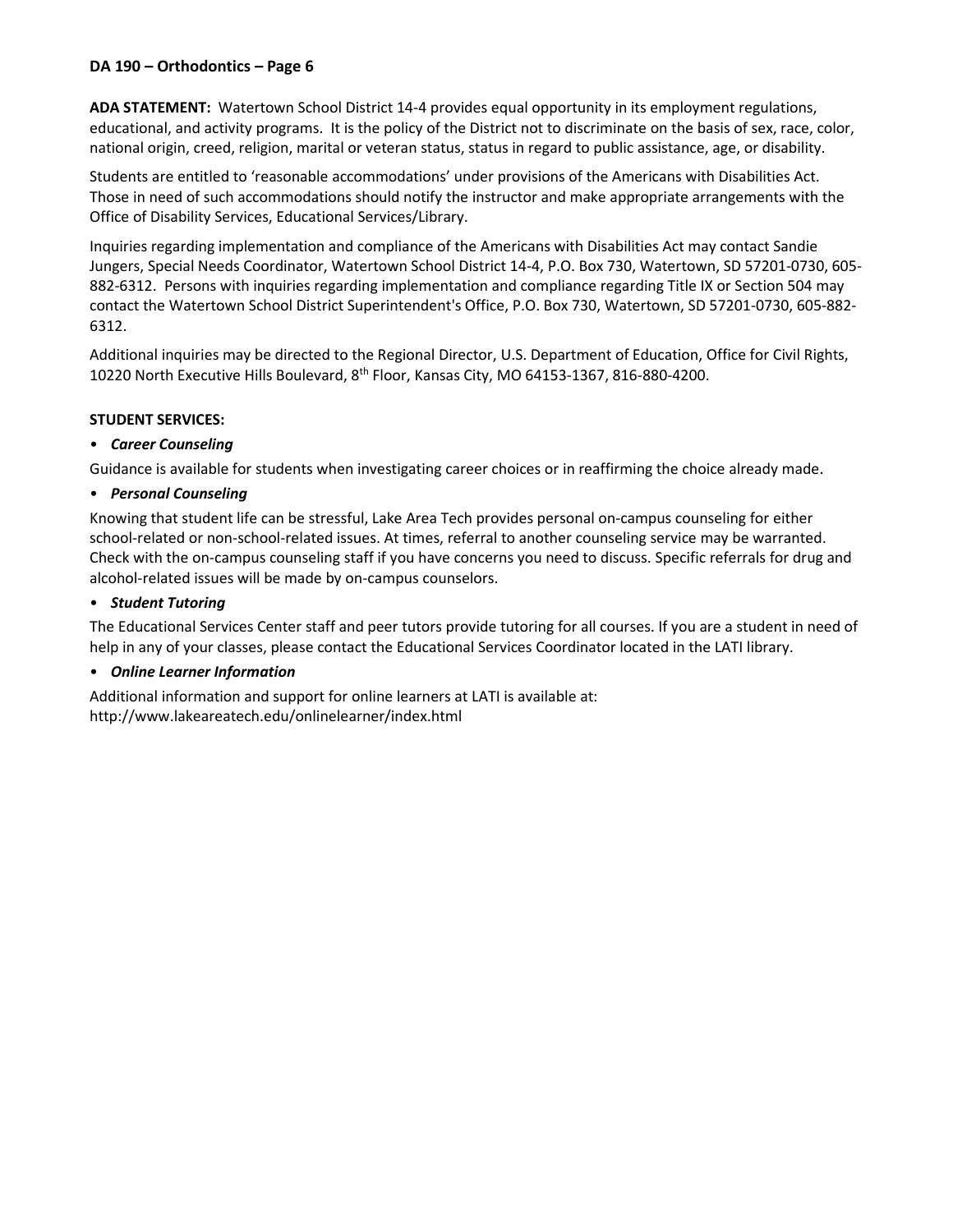# **DA 190 – Orthodontics Calendar of Instruction (Weekly Schedule)**

| <b>DATE</b> | <b>TOPIC</b>                                                                                                                                                                                  | <b>ASSIGNMENT</b>                                                                                                                                                                                                    |  |  |
|-------------|-----------------------------------------------------------------------------------------------------------------------------------------------------------------------------------------------|----------------------------------------------------------------------------------------------------------------------------------------------------------------------------------------------------------------------|--|--|
| Week 1      | <b>Introduction to Orthodontics</b><br>Lesson: Understanding occlusion.                                                                                                                       | Prepare for this unit by reviewing the course<br>outline and learning objectives in packet 190 1                                                                                                                     |  |  |
| Week 2      | <b>Define Orthodontics</b><br>Lesson: Identify types of occlusion, profiles,<br>and causes of malocclusions.                                                                                  | Read Section 1 in Orthodontic Manual and Chapter<br>16 in your textbook.<br>Complete Unit 1 Worksheet in Orthodontic<br>Manual.                                                                                      |  |  |
| Week 3      | <b>Assemble Orthodontic Records</b><br>Lesson: Trace a cephalometric radiograph<br>and take orthodontic photographs.                                                                          | Read Section 2 in Orthodontic Manual and Chapter<br>16 in your textbook<br>Hand in orthodontic tracing and photos.                                                                                                   |  |  |
| Week 4      | <b>Place and Remove Fixed Appliances</b><br>Lesson: Position brackets on typodont<br>and plaster models. Place and remove<br>separators.                                                      | Read Section 3 in Orthodontic Manual and Chapter<br>16 in your textbook.<br><b>Practical Evaluations:</b><br>• Positioning Brackets<br>• Placing Separators                                                          |  |  |
| Week 5      | <b>Place and Remove Fixed Appliances</b><br>Lesson: Preselect and fit orthodontic bands.<br>Remove excess cement with hand scalers and<br>conduct patient education.                          | Read Section 3 in Orthodontic Manual and Chapter<br>16 in your textbook.<br><b>Practical Evaluations:</b><br>• Preselection and Cementation of Orthodontic<br>Bands<br>• Removal of Excess Cement with a Hand Scaler |  |  |
| Week 6      | <b>Placing and Removing Arch Wires</b><br>Lesson: Tying arch wires using elastic and<br>wire ligatures utilizing various auxiliary<br>aids. Remove arch wires for orthodontic<br>adjustments. | Read Section 4 in Orthodontic Manual and Chapter<br>16 in your textbook.<br>Tie 10 upper and lower arches according to<br>instructions.                                                                              |  |  |